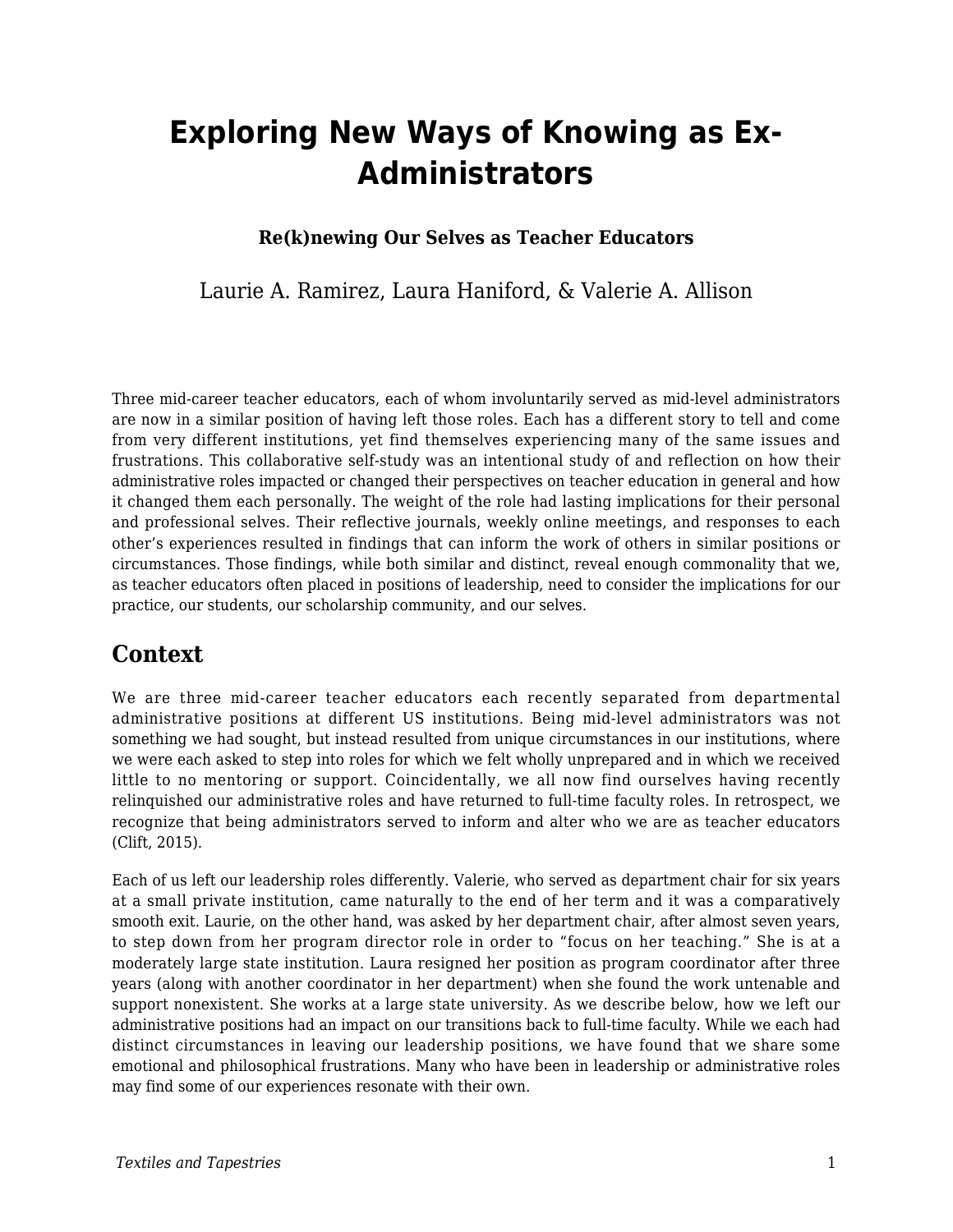# **Objectives**

This self-study documents our journey back to "just" being teacher educators, reflecting collaboratively on the changes we see in ourselves, our practices, and our values. In many ways, we expected to see we have changed, and yet we hope we have also remained true to what we believe is at the core of effective teacher education. This study highlights where we are now, how we arrived at this crossroad, and what we learned from our experiences.

# **Framework**

The two major tenets of self-study that guided this research are collaboration and critical reflection. As Kitchen, Berry, and Russell (2019) argue, "conversation and collaboration with peers can have a powerful impact" (p. 93). Our collaborative efforts as we each left leadership roles and returned to our full-time faculty positions, offered the support and safe space necessary for the transition. We hoped this study would be helpful to others in similar positions, as there is a lack of literature about both ending leadership and about teacher educator collaboration (Kitchen, et al., 2019).

One of the most notable forms of collaboration in self-study research is critical friendship. Shuck and Russell (2005) maintained that "a critical friend acts as a sounding board, asks challenging questions, supports reframing of events, and joins in the professional experience" (p. 107). That critical friendship was paramount as we embarked on this journey together, after years of being leaders (involuntarily at first) and gaining the knowledge and skills necessary to successfully navigate those responsibilities. Walking away was not an easy task and there were situations in which we found ourselves in need of a sounding board to process the change, typically in times of crisis or perceived ineffective leadership.

As we are all at very different institutions across the US, we were able to collaborate as critical friends both as long time colleagues with similar interests and goals, but also as "external" critical friends. O'Dwyer, Bowles, and Ní Chróinín (2019) summarize the guidelines of their external critical friendship, which was helpful to our study's focus. They utilized the following three pedagogical practices: problematizing practice, deepening deliberations, and recognizing learning. As we journaled and reflected on our experiences leaving leadership and returning to faculty positions, we were able to assist each other in each of these areas. For example, in responding to each other's journals, we were able to problematize and highlight areas of possible conflict. For Laurie and Laura, in particular, there were areas of continued conflict as others took over the leadership roles they once held. They each felt compelled to resolve those conflicts, despite them no longer being their responsibility. Further, we were all able to delve more deeply, through collaboration, to "increase criticality" and probe the potential inconsistencies in our respective reflections, which were largely due to the emotionally charged nature of our experiences (O'Dwyer, et al., 2019, p. 151).

Critical reflection is always at the heart of what we do as self-study teacher education scholars. Aligning with Brookfield's (1995, 2009) conceptualization, we assert that reflection is critical when it is motivated by the desire to be just, fair, and compassionate and when it questions the criteria, power dynamics, and socio-political structures that frame our practice.

Further, critical reflection includes dilemma identification, or problem framing, from multiple perspectives, examining practice, and working toward change. This process occurs by questioning and analyzing taken-for-granted assumptions, routines, rationalizations, and unexamined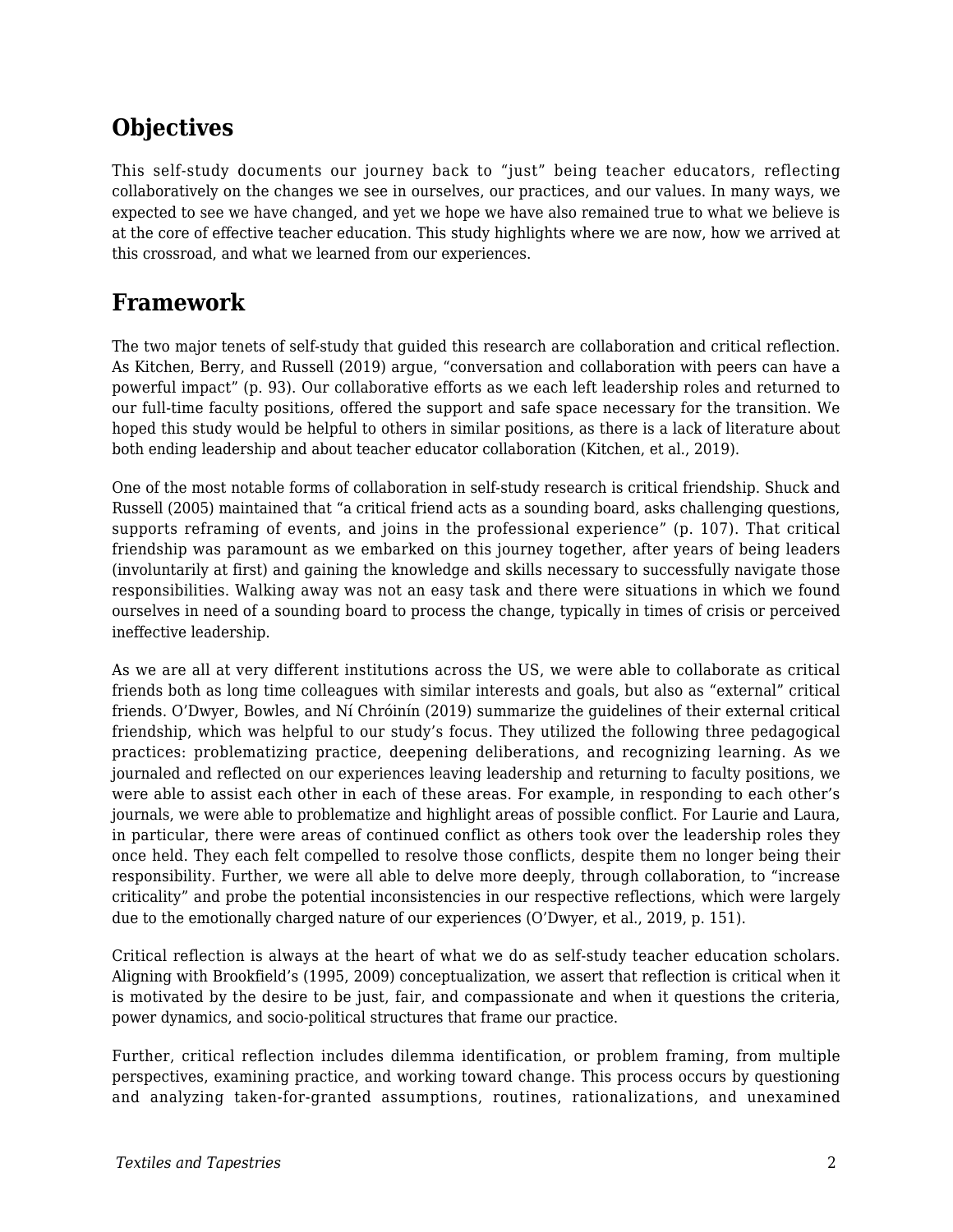explanations (Loughran, 2002; Rodgers, 2002). As we have transitioned from leadership back to "just" faculty, we have engaged in a "partnered practice of critical reflection," (Berry & Crowe, 2009, p. 86), a process of collaboratively (de)constructing knowledge about leadership and encouraging one another to critically reflect on our assumptions, rationalizations, explanations, etc., providing us with the potential to reframe our work and reassess what we value, not just in our teaching but also more broadly in our personal and professional lives.

# **Methods**

Self-study allows teacher educators to examine beliefs, practices, and interconnections between the two (i.e., Berry, 2008; Samaras, 2011). As self-study teacher researchers, we have always committed to aligning our research and teaching, making the two mutually informative and embracing study of our own practice with the goal to "improve teaching and teacher education and the institutional contexts in which they take place" (LaBoskey, 2004, p. 844). Self- study allowed us to consider our practices and enactments of beliefs and values in teaching and leadership without the methodological constraints of other types of educational research (Roose, 2008; Zeichner, 2007).

Data sources included journals and email communication, an online collaborative space, and regular online meetings via Zoom. We prioritized journaling, envisioning it as asynchronous dialogue since we are in three different regions of the US. We used this platform to communicate critical incidents we encountered and wanted to reflect upon and process collaboratively as friends, colleagues, and research partners (Volckmann, 2012, 2014).

We conceptualized our virtual correspondences as critical friendship: utilizing trusted friends or colleagues to ask provocative questions, provide other perspectives, and offer critiques of ideas and work in a safe, supportive way (Russell & Schuck, 2004). This type of collaboration is essential "if self-study is to involve critiquing existing practices and rethinking and reframing practice" (Schuck & Russell, 2005, p. 213). Schuck and Russell (2005) posited critical friendship allows for provocative questions to be asked as well as provides the opportunity to more fully understand the context of the work. Because our roles and our institutions are different in scope, structure, size, and demographics, our collaboration provided broader (often divergent) lenses of understanding.

Data analysis was iterative, ongoing, and collaborative (Crowe, et al., 2018; LaBoskey, 2004). We identified emerging patterns and themes as we read journals, transcripts, and other online correspondence. As the months progressed, we generated data for this study, remaining focused on our research questions and circling back as new themes emerged or as we began to see differences in our experiences. We discussed emerging themes in our weekly online meetings, comparing our experiences, and noting where they were similar or distinct. Further codes were added, which prompted additional journals and reflections. While we have found both commonalities and differences, we continue to reflect upon our experiences, our frustrations, and the emotional repercussions of our now positions of "unleadership."

### **Outcomes**

Through this collaborative work, we hoped to better understand the impact leaving administration had on us both personally and professionally. Our analysis has revealed three major themes: 1) contradictory emotional responses to separating from administrative roles/responsibilities in different ways, 2) the mediating influence of our distinct institutional contexts, and 3) trying to regain personal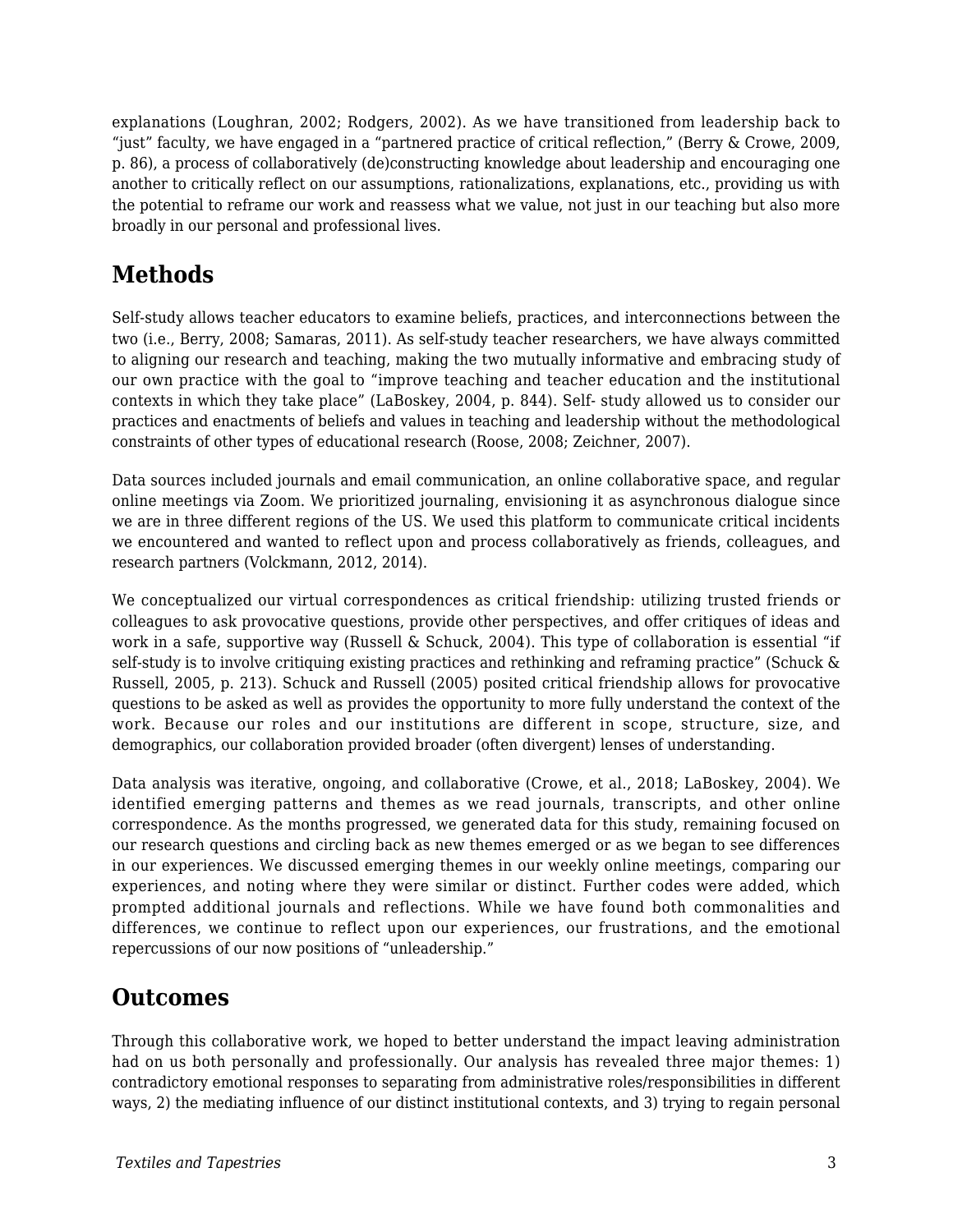and professional balance.

#### *Theme one: The Good, the Bad, and the Ugly*

The circumstances of our separation from administrative roles were varied and so were our emotional responses to the separations. Valerie's separation was a natural and anticipated progression of events at her institution, and so stepping down was, by and large, a welcome relief free of negative emotion:

Stop me if I've said this before… I really am appreciating/enjoying my teaching responsibilities and being able to be fully prepared and focused in the classroom now that I'm not the chair! I don't feel like I'm taking shortcuts or I'm too scattered. I feel generally more at ease and more patient with students who need extra support or direction. I hope those feelings persist! (Valerie's journal, September 8, 2019)

Although less frequent, both Laura and Laurie noted instances where they were able to appreciate the benefits of no longer holding administrative roles. For example, Laurie wrote:

If I have to look on the bright side, I have had more time to focus on things I really care about. I am trying to focus more on teaching and research, things that suffered because of the responsibility of being in an administrative position. More bright side – I have to go to very few meetings and I am never in charge of anything! (Laurie's journal, September 20, 2019)

Laura was also able to recognize some of the benefits of a return to full-time faculty, stating:

Once the incessant meetings to explain ourselves and help solve the problems no one was actually really willing to address ended last fall, I started to feel better. This was around October sometime. Nothing was happening but I just focused on teaching and research and stayed away from campus a lot. It was lovely. I felt great. (Laura's journal, September 23, 2019)

Over time, Valerie continued to feel she was able to focus on other elements of her personal and professional life. However, both Laura and Laurie found themselves frustrated with what they perceived to be real problems in both new and old leadership. In response to a decision made by administrators but not communicated to faculty, Laurie wrote, "To me, that is terrible leadership. No input, no transparency, and no communication. Even if they are just going to make decisions without us, as much as I disagree with that, they should at least give us a heads up" (Laurie's journal, October 26, 2019). Laura echoed Laurie's sentiments in her own journal, saying, "I've been avoiding going into this topic because I am so frustrated by things. I don't even know where to begin. Some of my issues are very similar to Laurie's—no communication, too many adjuncts, weird decision making that impacts students and my classes in negative ways" (Laura's journal, October 29, 2019). Both Laura and Laurie found their tenures as program leaders critiqued in public and private ways. Witnessing poor decision making, communication, and a lack of transparency in leadership after their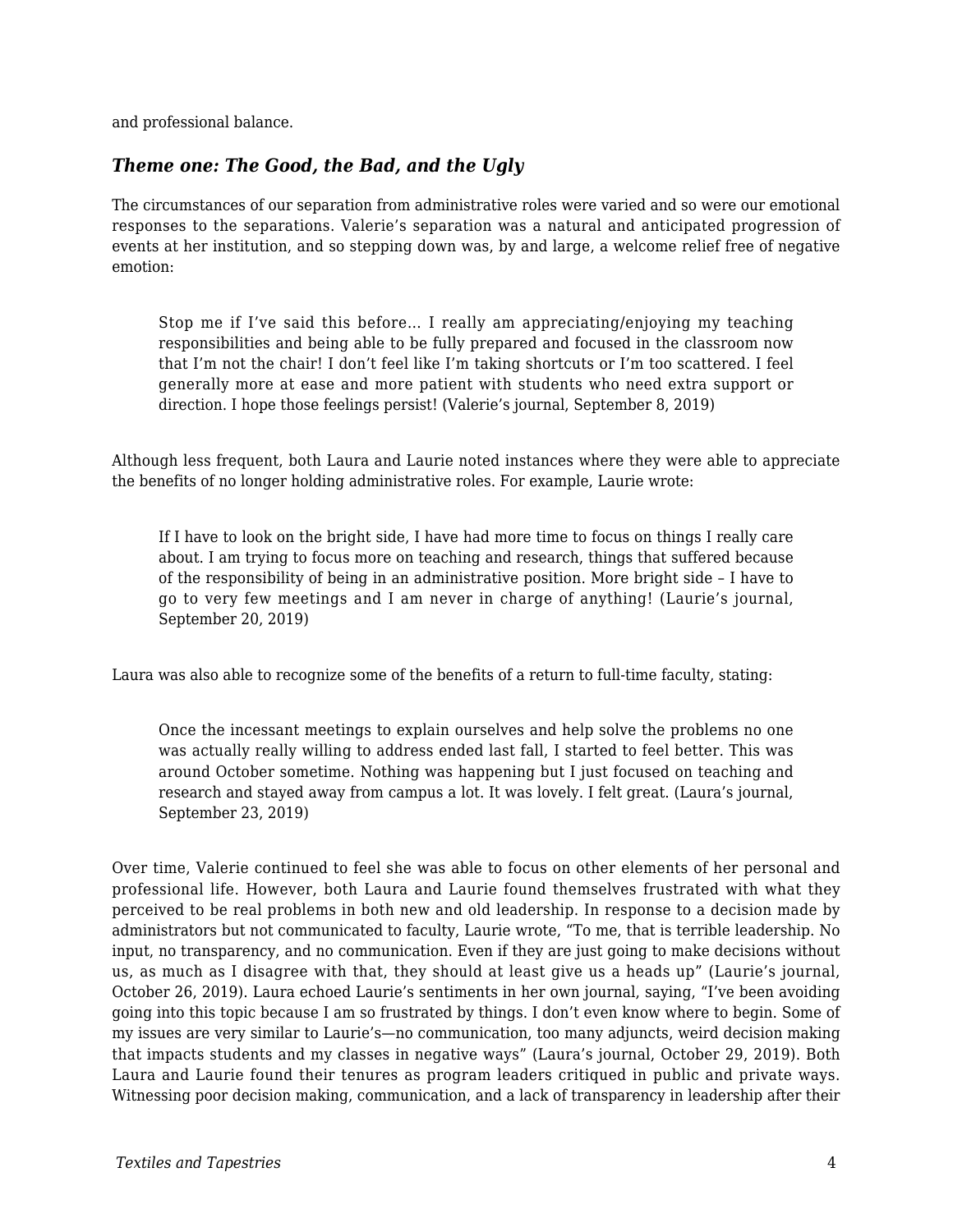departures seemed to add insult to injury. Which is related to our second finding--the influence of our institutions on our transitions.

#### *Theme Two: Institutional Influences*

Our institutional contexts, particularly upper administration, had a great deal of influence on how smoothly the transition out of leadership went for each of us. As previously mentioned, Valerie stepped down from her role as department chair at the end of an agreed-upon amount of time. Her replacement was chosen ahead of time and was able to consult with Valerie regarding questions about the work. Conversely, both Laurie and Laura found themselves continuing to do tasks that had been expected of them as program coordinators/directors because they were not being addressed by current leadership.

"*So, last night (Friday at about 9:00), I emailed the chair, the assistant chair, and the admin assistant to let them know we need to up that number so students can register without issues. WHY AM I STILL DOING THIS???? This is no longer my job and I could/should just sit back and let the shit hit the fan, but I am still invested. Clearly, my successor is not that invested. Until I texted him yesterday, he had no idea how many students we had starting our program and he didn't seem too concerned about it. He never initiated a conversation about it. When I contacted him about that and other issues, he said, 'We will meet on Nov. 12, so we will talk about it all then.' Students started registering Nov. 1. We needed to have these issues resolved!!! Again, this begs the questions, why am I doing all this??? NMJ! (Not My Job!)"* (Laurie's journal, November 2, 2019)

Similarly, Laura wrote about attending a meeting and feeling frustrated by what she saw as disorganization.

*At one point I asked, 'Where are we on the agenda right now?' It was just so chaotic. So, as I tend to do, I started to try and nudge things in a direction. I started writing a list of challenges we face on one whiteboard so that we would have them together. One of the agenda items was once again, who is going to be program coordinator of secondary education? I said, 'Until we have a real conversation about the support the position needs, no one from secondary education is going to do it.' That then led to a conversation about what support* coordinators need. It was then I just decided we needed to be more organized so I suggested we break into two groups—one group to work on a plan for coordination and another to begin working on the revisions to the program we have been discussing for a while. (Laura's journal, December 19, 2019)

Part of the problem faced at Laura's institution is that after her resignation, no one from secondary education stepped up to be program coordinator. There was no one in leadership at any level who understood secondary education and how it operates differently from other licensure programs. This lack of understanding caused countless challenges and frustrations.

Despite the fact that each of our institutions varies in terms of size, demographics, and location, one similarity we experienced is a lack of continuity between leaders. At times, this lack of institutional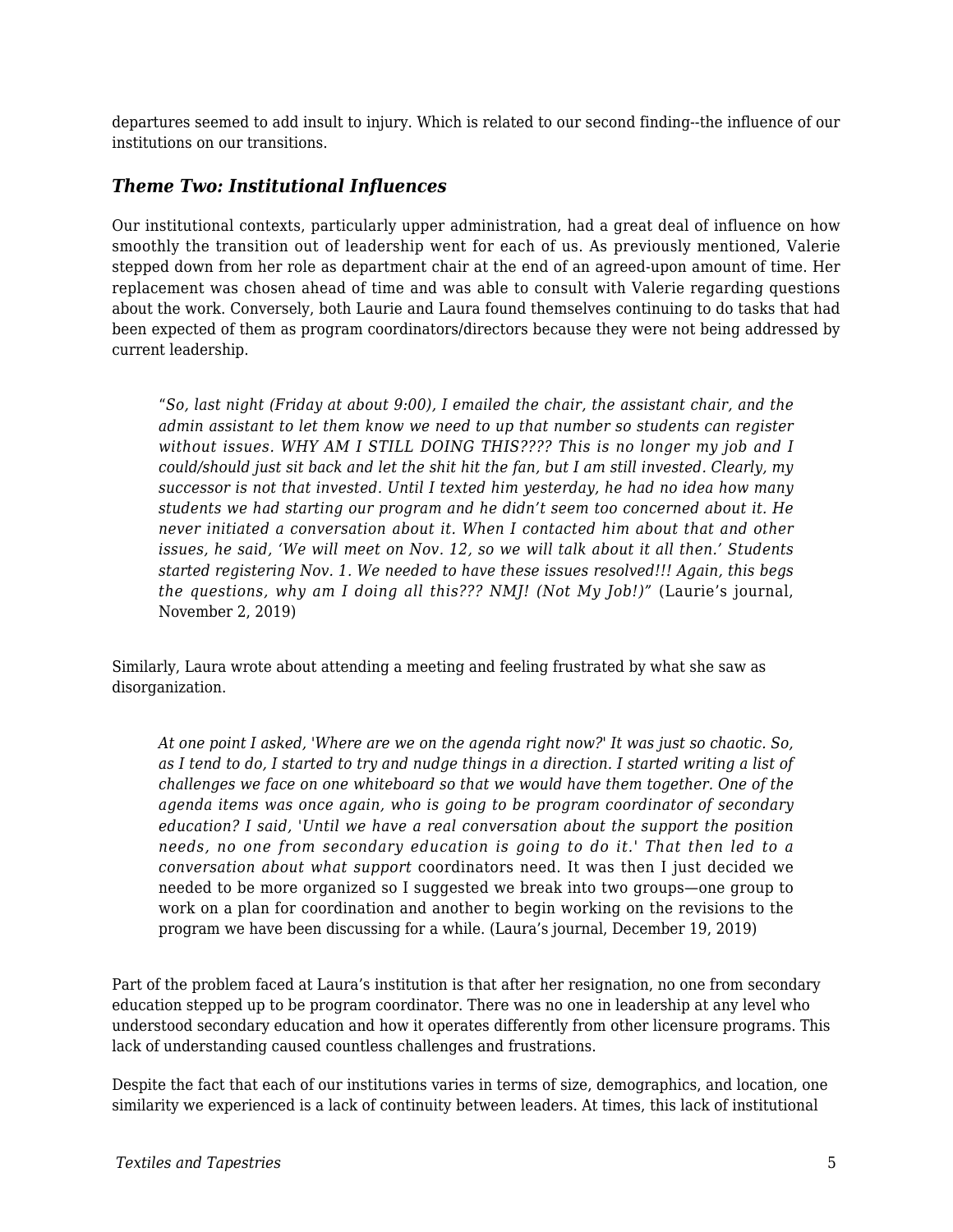memory seemed intentional. For example, after Laura resigned, no one took over as program coordinator for four months. At that point, a faculty member from elementary education volunteered to coordinate both elementary and secondary until a longer-term solution could be found. After a meeting of elementary and secondary faculty led by the new coordinator, Laura wrote, "I started to hear the new PC complaining about EXACTLY the same things we had been trying to get changed. And she would say it like it was new information to her" (Laura's journal, September 23, 2019). Similarly, Laurie found herself time and time again covering for the new program director because work did not seem to be getting done. "We really have NO IDEA how many students we will have in our cohort that begins in the spring until we do advising. So, I've been trying to check in periodically to assess our program needs. I realize this is not my job, but he's not doing it!" (Laurie's journal, November 2, 2019)

Even though the circumstances were better, Valerie also found herself struggling with how to support the new chair without second-guessing his work:

At some level, despite the smooth transition and having reasonable confidence in the new chair's capacities and integrity, I feel anxious anticipating what needs to be done that I no longer have control over. (Valerie's journal, January 17, 2020).

This theme resonated with each of us, despite our different circumstances. We each felt compelled to maintain some level of control, knowing it was no longer our role or responsibility. Through serving in leadership roles, we each learned quite a bit about our programs, administrative requirements, timelines, and expectations. While that knowledge can be useful; once out of leadership, this information caused all three of us quite a bit of frustration when we saw tasks not being done--either at all or in ways we would not have done them, i.e., with little transparency, no program faculty input, etc. Again, if our institutions had systemic or structural methods in place for building on our knowledge, that frustration could have been mitigated in some ways.

#### *Theme Three: Walking a Balance Beam*

The third theme relates to the professed loss of more balanced personal and professional lives during our time as administrators. Many self-study scholars have noted the self we bring to teaching is difficult to separate from the self we are elsewhere. Bullough and Pinnegar (2001), summarizing Pinar (1980, 1981), asserted "one always teaches the self," (p. 13). We three are active individuals who appreciate our respective hobbies and enjoy being outdoors, spending time with family, friends, and our dogs. Previously, those priorities were frequently lost to the demands of administrative responsibilities. Illustratively, Laurie journaled her excitement in reclaiming a "time when farmers' markets, camping, hiking, really *anything*, was a possibility on a Saturday morning!" Previously, she often represented the program at open houses, orientations, college preview days, etc. Similarly, Laura described an encounter with colleagues:

"On the way out, we saw the woman who took over the coordinator position along with another faculty member who my husband and I are friends with. This friend kept saying how good I look, how I've lost weight, how nice it was to see me enjoying myself. And I said more than once it's all because I am no longer program coordinator." (Laura's journal, September 23, 2019)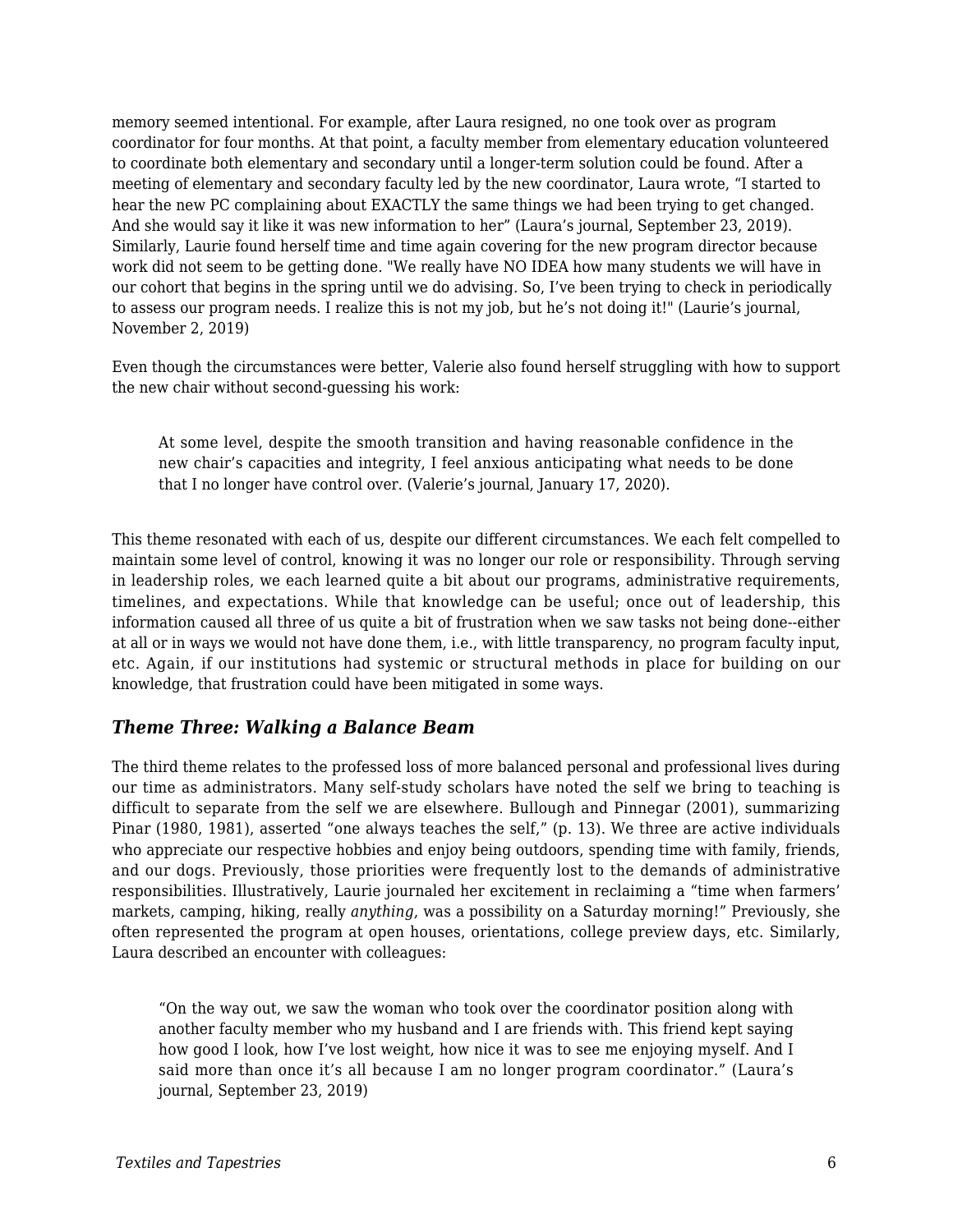While ultimately we are each relieved to have more time to devote to teaching, writing, our families, and our hobbies, we have also come to recognize that leaving our positions resulted in a grieving process with which we are not entirely finished. When we stepped down, we each "disappeared" from day to day activities within our programs and department. For Valerie, this was because

"I don't want to step on toes or give the impression I want the job back, so I spend a lot of effort biting my tongue and silently hoping things go the way I would like them to (i.e., the scheduling of senior level methods courses, my compensation for an overload, the development of the new special education cert.)" (Valerie's journal, January 17, 2020).

Laura intentionally stayed away from campus, not even attending meetings because she felt so demoralized and burned out from the experience of coordination and the way she was treated when she resigned. Laurie, because she was replaced so abruptly after years of service, had to disengage from what she felt was an unsafe and somewhat toxic environment.

For each of us, taking literal and figurative steps back from our programs and departments served to help us heal and recover from the challenges of leadership, but it also isolated us at our institutions and potentially caused a lack of continuity in the work. However, in looking at the cycles of the grieving process, our reactions seem natural. In the early stage of denial, we each practiced "avoidance" by disengaging from the work. While we did not stay in this stage long, Laura and Laurie in particular have cycled between "anger" and "depression" as they seek to return to more balanced lives as teacher educators. Working together on this self- study has shown us a path to the "dialogue and bargaining" stage because we feel ready to share our stories with others. As Laurie noted,

"I'm still at the frustration stage, but our collaboration on this particular study was proof that we have moved on to the dialogue and bargaining stage. Wanting to tell our stories and have others affirm them. I don't know that I'm yet fully at the acceptance stage" (Laurie's journal, January 20, 2020). To which Laura replied, "Oh, I am not at the acceptance stage. I want to be, but I'm not" (Laura's journal, January 20, 2020).

For us, this finding is not surprising, but it does raise questions about the cost of serving in leadership roles at any level within teacher education. Should this work have the kind of health and wellness consequences that we each experienced? How can those of us within teacher education better advocate for support for all engaged in the work--faculty (tenure track and not), staff, and administrators? How can we create contexts that allow people to remain true to and care for their various selves, rather than allowing one "self" to consume all we do, personally and professionally? These are questions that require further study and reflection from all in our teacher education community.

### **Significance**

Self-study allows us to name, examine, and understand the influences on our selves and our practices, whether those are internal or external (Crowe, et al., 2018).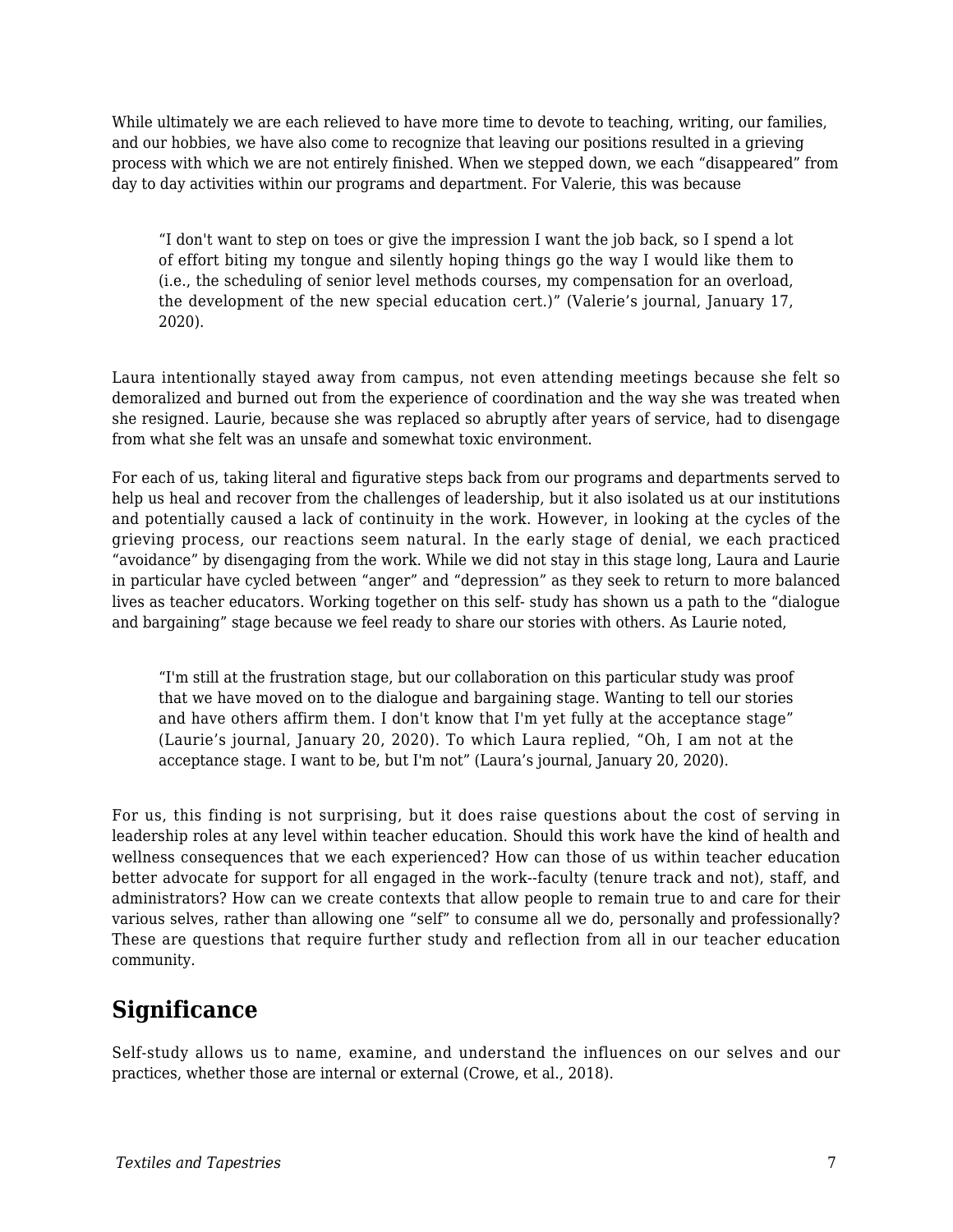Reconnecting to and rediscovering our teacher identities and moving away from our roles in administration prompted this study and will hopefully encourage others in teacher education, especially those in transition, to examine their selves and their practices to improve teacher education overall. We now have a unique opportunity to intentionally realign our beliefs and practices and find our new selves, and we invite other self-study scholars to join us in investigating how our identities shift, over time, and based on circumstances out of our control.

We look forward to seeing how others in the S-STEP community have found ways to take back control of their own work, providing a pathway for others to avoid some of the pitfalls and consequences we encountered.

Our findings also point to the importance of support for those leaving leadership roles. Just as there needs to be intentional support and mentoring for people new to leadership roles, there needs to be attention and thought given to transitions and exits. This support and attention can help provide the type of continuity that Valerie's institution experienced through the changing of department chairs. It also ensures that faculty do not feel marginalized and further alienated in their own programs and departments in the way that Laurie and Laura did. We found support in one another through the transitions, but we are also at different institutions spread across the U.S. Attention to transitions could also enable programs and departments to ensure work is progressive and that initiatives and procedures started under one leader are built upon, rather than each new administrator needing to reinvent the wheel. These realizations came to light in our online conversations and journals. We began to see the lack of meaningful, intentional transitions and the pattern across institutions was that conversations only happened in times of crisis. These processes and procedures are not only ineffective but likely create unsustainable leadership over time. Having served in the roles we did, we were acutely aware of the tasks that needed to be accomplished which suffered from the starts and stops of inadequate transitional thought, often affecting us as well as our students.

Finally, we found this study to be a healthy way to process and move on from our experiences as leaders in our institutions. This has been similar to the grieving process, in that we had to move through various stages in order to come to reconstruct our professional identities as "just" teacher educators. We each find ourselves at different stages, from frustration and anger to bargaining and even acceptance. Working together has allowed us to experience these stages safe from judgment, hopefully enabling each of us to "heal" more authentically. However, questions remain for us about the need to physically and mentally recover from our work. How can teacher education institutions and teacher educators create environments less toxic to the human beings within them?

### **References**

Berry, A. (2008). *Tensions in teaching about teaching*. Springer Publishing.

Berry, A. & Crowe, A. R. (2009). Many miles and many emails: Using electronic technologies in selfstudy to think about, refine, and reframe practice. In D. L. Tidwell, M. L. Heston, & L. M. Fitzgerald (Eds.), *Research methods for the self-study of practice* (pp. 83-98). Springer.

Brookfield, S. (2009). Critical reflection as an adult learning process. In N. Lyons (Ed.), *Handbook of reflection and reflective inquiry* (pp. 215–236). Springer.

Brookfield, S. D. (1995). *Becoming a critically reflective teacher*. Jossey-Bass.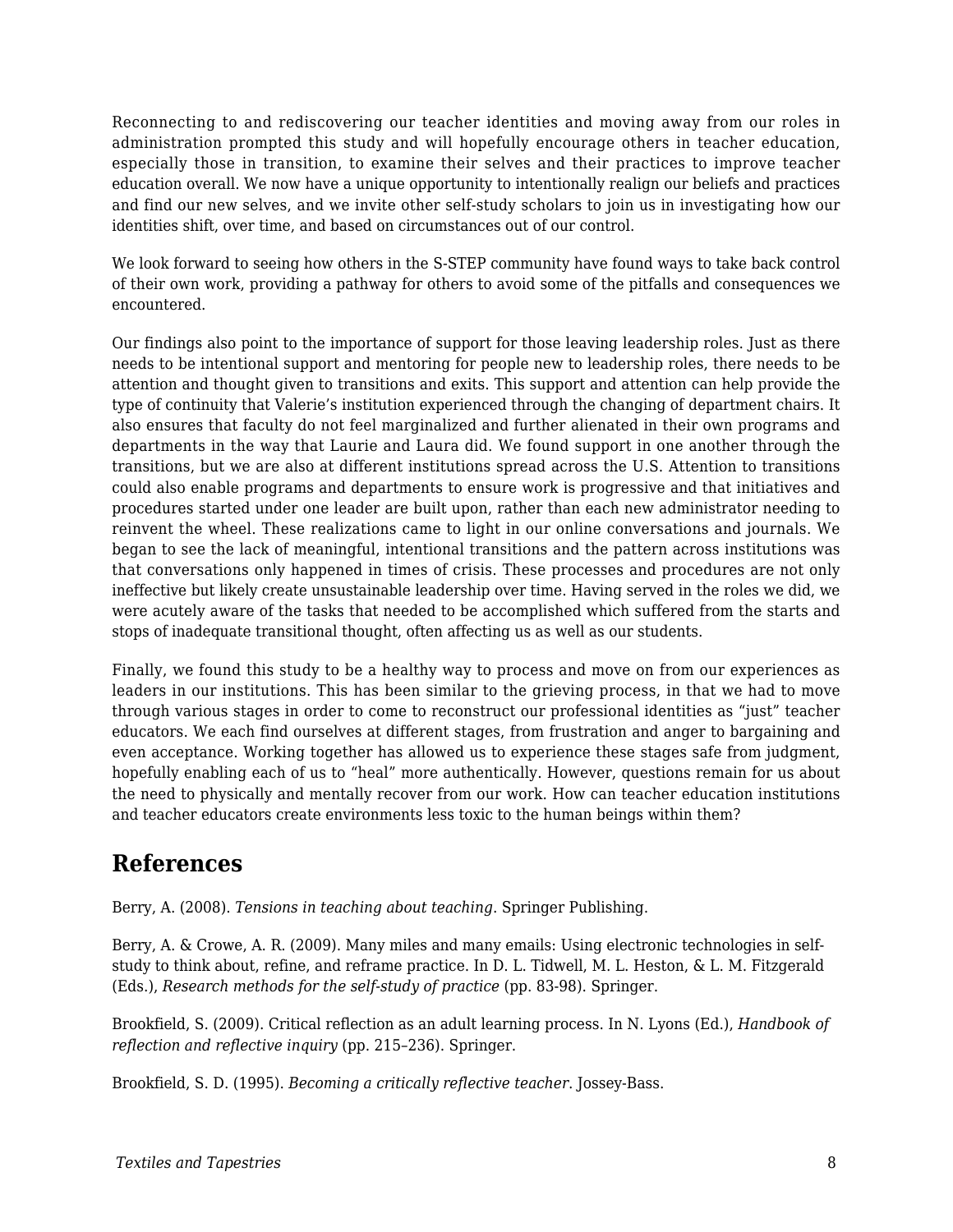Bullough, R. V. & Pinnegar, S. (2001). Guidelines for quality in autobiographical forms of self- study research. *Educational Researcher, 30*(3), 13-21.

Crowe, A. R., Collins, C., & Harper, B. (2018). Struggling to let our selves live and thrive: Three women's collaborative self-study on leadership. In D. Garbett, & A. Ovens (Eds.), *Pushing boundaries and crossing borders: Self-study as a means for researching pedagogy* (pp. 311-318). University of Auckland.

Clift, R. (2015). At your service: An associate dean's role. In R. Clift, J. Loughran, G. E. Mills, & C. J. Craig (Eds.). *Inside the role of dean: International perspectives on leading in higher education* (pp. 21-34). Routledge.

LaBoskey, V. K. (2004). The methodology of self-study and its theoretical underpinnings. In J. J. Loughran, M. L. Hamilton, V. LaBoskey, & T. Russell (Eds.), *International handbook of self-study of teaching and teacher education practices* (pp. 817-869). Kluwer Academic Publishing.

Loughran, J. (2002). *Improving teacher education practice through self-study*. Routledge Falmer.

Kitchen, J., Berry, A., & Russell, T. (2019). The power of collaboration. *Studying Teacher Education, 15*(2), 93-97.

O'Dwyer, A., Bowles, R., & Ní Chróinín, D. (2019). Supporting collaborative self-study: An exploration of internal and external critical friendships. *Studying Teacher Education, 15*(2), 139-159.

Pinar, W. F. (1980). Life history and educational experience. *Journal of Curriculum Theorizing, 2*(2), 159-212.

Pinar, W. F. (1981). Life history and educational experience: Part two. *Journal of Curriculum Theorizing, 3*(1), 259-286.

Rodgers, C. (2002). Defining reflection: Another look at John Dewey and reflective thinking. *Teachers College Record*, *104*(4), 842–866.

Roose, D. (2008). A few steps forward in the process of looking back: Setting parameters for a selfstudy of administrative and program development work over eighteen years. In M. L. Heston, D. L. Tidwell, K. K. East, & L. M. Fitzgerald (Eds.), *Pathways to change in teacher education: Dialogue, diversity, and self-study,* (pp. 273-277). University of Northern Iowa.

Russell, T., & Schuck, S. (2004, June). How critical are critical friends and how critical should they be? In Fitzgerald, L. M., Heston, M. L., & Tidwell, D. L. (Eds.). (2004). *Collaboration and community: Pushing boundaries through self-study*. Proceedings of the Fifth International Conference on Self-Study of Teacher Education Practices (pp. 213-216). University of Northern Iowa.

Samaras, A. P. (2011). Self-study teacher research: Improving your practice through collaborative inquiry. Sage Publications. Schuck, S., & Russell, T. (2005). Self-study, critical friendship, and the complexities of teacher education. *Studying Teacher Education, 1*, 107-121.

Schuck, S., & Russell, T. (2005). Self-study, critical friendship, and the complexities of teacher education. *Studying Teacher Education, 1*, 107-121.

Volckmann, R. (2012). Integral leadership and diversity—definitions, distinctions and implications*.*